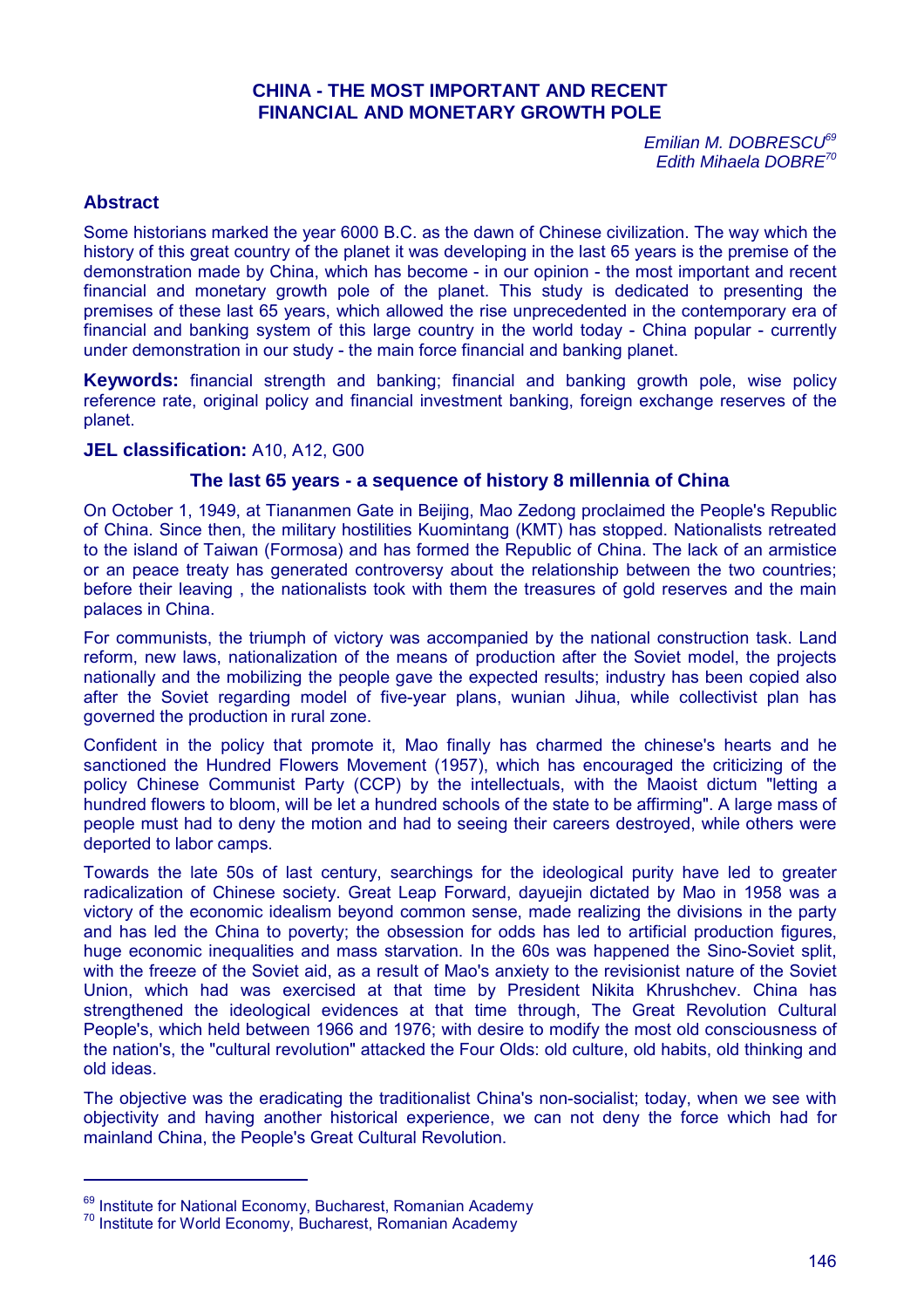Young ideologues CCP has launched a wave of terror and China radical's has been auto destroyed with the sharp weapons of the confessions and the criticisms; the anciens standards of Confucianism were overthrown: young people has criticized the elders, and teachers and other intellectuals were driven to work on farms, Buddhist temples, Taoist and Confucian were destroyed or desecrated and - limit! - Monks who lived there were educated in Maoist doctrine. Mao Zedong, the first secretary of the CCP and the Chinese People's President became the subject of a shameful cult of personality and the little "Red Book" became the Bible of the youth.

Liu Shaoqi and Deng Xiaoping were both categorized as "builders of the capitalist path" because they, offered solutions rectifiers, of common sense, in compared with the excess popular Maoist. Liu Shaoqi, died in exile in Hunnan Province where been allegedly imprisoned, while Deng Hiaoping eventually became leader of China.

In the mid-70s, China has tried to return to normal life. Premier Zhou Enlai, which has let as his successor on Deng Xiaoping, struggled to restore balance, and China has found its rightful place in the United Nations (1971). U.S. President Richard Nixon visited China (in 1972) and he has repaired the Sino-American relations, been visited the Great Wall - the Chinese millenary symbol. Death from cancer of the popular Zhou Enlai in 1976, the death of Mao Zedong, blaming the Group of Four, led by Jiang Qing - wife of Mao, the Cultural Revolution, allowed the application of reform ideas of Deng Xiaoping when Chinese President and CPC were held by Hua Guofeng. Ideological concepts have been replaced by more pragmatic solutions: in the 80s appeared five Special Economic Zone - Shenzhen, Zhuhai, Shantou, Xiamen and Hainan Island, which was inaugurated by Deng Xiaoping; these were enjoyed special economic regimes outside the socialist economy, attracting foreign investment, so necessary for the development of any state.

Today, mainland China and Taiwan have close economic ties, although high-level talks between their heads of state have not yet occurred. Hong Kong's future was decided by the Sino-British understanding of 1984, which guarantees that the economy capitalist type and this model will be for at least 50 years after his return under Chinese sovereignty - which took place in 1997; Portugal has prepared a similar agreement for the return of Macao - was occurred in 1999.

Western exegetes of China after Marco Polo, especially those dating from the XIX and XX century did not know and did not understand well enough the heroism and unique creative genius of the Chinese people. China the beginning of the XXI century, has building her universal power based on the largest population of state of the planet - about 1.3 billion people, an economy whose rate growth, in the last quarter century - the longest period of this kind of history - was about 10 percent annually, leading to second place in the economic ranking of the world's countries, and based on the profound changes of mentality and consciousness of Chinese citizens, now present in large numbers all over the planet.

At the XVIII Congress of the Chinese Communist Party (CCP), which was held in November 2012, Hu Jintao, general secretary of the CCP Central Committee and Chinese President made a comprehensive scan of contemporary Chinese society and presented considerations particularly important about the following issues: 1. development unbalanced, uncoordinated and unsustainable; 2. Weak capacity for innovation in science and technology; 3 Unbalanced industrial structure; 4. Poor agricultural infrastructure; 5. Resource constraints environmental became more severe; 6. Systemic barriers that impede the development of scientifically; 7. Tasks regarding the deepening of reform, openness and changing the growth model; high growth and income differences between town and rural and between regions; 8. Marked increase in social problems; 9. Lack of ethics and integrity in some areas; 10. Some officials are not proficient in the development based on the science; 11. Some local party organizations are weak and relaxed in addressing problems; 12. The formalism, bureaucracy, extravagance and wasting are serious problems; 13. Some areas are prone to corruption and mismanagement, the fight against corruption is a serious challenge for the party. Based on these problems, the Chinese president stressed the guidelines of these areas of great importance to the Chinese society in the future five-year (2013-2017).

## **Chinese Banking Growth**

An important saving the planet, which is currently the Chinese one, can build only on a banking sistem which are very serious and very competent on his turn. On the list of major Chinese banks are institutions such as the Industrial and Commercial Bank of China - the largest bank in China; Agricultural Bank of China; Bank of China - the largest bank in the foreign trade of China, known in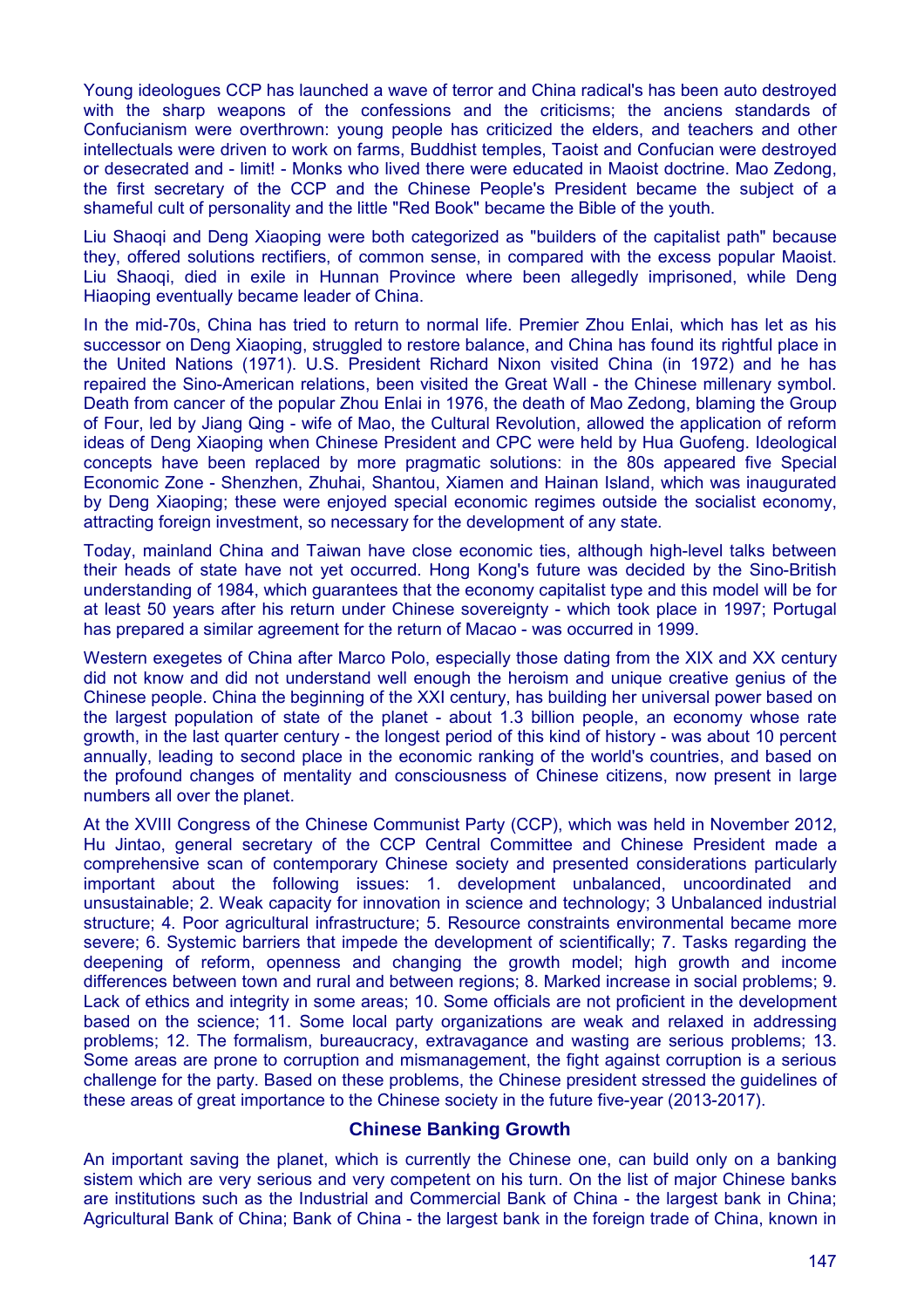international banking circles; China Construction Bank - a leader in the mortgage; Bank of Communications and Postal Savings Bank of China.

The decision to relax the monetary policy is aimed at "ensuring adequate liquidity in the banking system and promote stable growth of credit so that monetary policy to play an active role in supporting economic growth.

In early 2004, China has taken the first important step to prepare the privatization of state banks as public offerings of equity through a capital injection of \$ 45 billion in two of the six banks, cited above, which were at that time under government control 71. Were chosen Bank of China and China Construction Bank for capital injections that brought an refreshes and these have discontinued long series of bad loans in the history of those institutions. "Under the reform plan, are expected that the two banks has been solve their problem regarding the bad assets and establish a solid financial foundation, along with a set of strict financial standards," declaredthen Xinhua, the official Chinese, to news agency. The public offerings of capital for banks privatization have attracted, as was only natural, the attention of international investment banks; capital offering was a success, has prepared these banks for competition with international banking institutions, opened the Chinese banking sector to international banking environment ensuring China's entry in 2006 into the World Trade Organization.

Non Performing Loans (NPL) of the six banks's accounted for 20 percent of their banking assets, according to official announcements, but independent estimates thought that figures was double; after capital investment of 45 billion, NPL ratio fell to about 10 percent of total loans (it is know that listing banks on international exchanges, this rate should be written with a single digit).

Like other sectors of the Chinese economy, the bank sector has grown and developed into high gear. Ma Delun, deputy governor of the Central Bank of China announced in early 2008 are in circulation in China, 1.47 billion bank cards, credit cards or debit cards. The bank credit sector is growing rapidly.

In the past months "money does not arrive in China from the September (2011 - n.n.) and April (2012 n.n.) actually began to leave the country. Is absolutely unusual. To prevent strengthen the yuan too much, China does not allow speculators to buy the currency. From mid-2010, the Chinese government were allowed ordered the strengthen of yuan to against the dollar, but in the last month (May 2012 n.n.) as the economy entered the crisis began to depreciate the value of the yuan again72.

#### **Foreign exchange reserves of the planet**

Currently, China has the largest foreign exchange reserves of the planet, gained one state - over 2,000 billion dollars; the end of December 2007, China's foreign exchange reserves were U.S. \$ 1.530 billion (in this way, the annual growth rate is over 25 percent, perhaps the greatest in the world ...). Fueled by the trade surplus and foreign investment Durect, China's foreign exchange reserves have become the largest in the world in early 2006; runners in the world ranking ranges Japan and Russia. In mid 2009, China's foreign exchange reserves stood at \$ 2.132 billion; some of this money will be allocated, Chinese Premier Wen Jiabao announced for Chinese companies expanding internationally through investments and acquisitions.

China's foreign exchange reserves, already the largest in the world, have come to the end of 2009 amounted to 2399.2 billion, increasing by 23.28 percent by the end of 2008, China's central bank announced. China's foreign exchange reserves are powered by commercial surpluses recorded most important Asian economy and foreign investment flows. In late March 2010, foreign exchange reserves had reached a record of \$ 2.447 billion, gold reserves were still then 1,054 tons.

China has invested most of its reserves in dollar-denominated assets, such as U.S. Treasury bonds, considered as safe investments, but with a lower return. For several years China is trying to diversify investments, but at the end of October 2009 was the world's largest holder of U.S. bonds. According to figures provided by the U.S. Treasury in October 2009, China held treasury bonds worth 798.9 billion dollars, a small decrease from 800.5 billion dollars in July 2009. China is also the most largest foreign holder of U.S. debt, with over 1.160 trillion dollars. 2.250 trillion dollars in

<sup>71</sup> Cătălin Ciocan, Chinezii pompează 45 miliarde dolari pentru a-şi cosmetiza băncile, în Ziarul Financiar, 7 ianuarie 2004, p. 7

<sup>72</sup> BBC Mundo, Se dezumflă economia Chinei?, 6 iunie 2012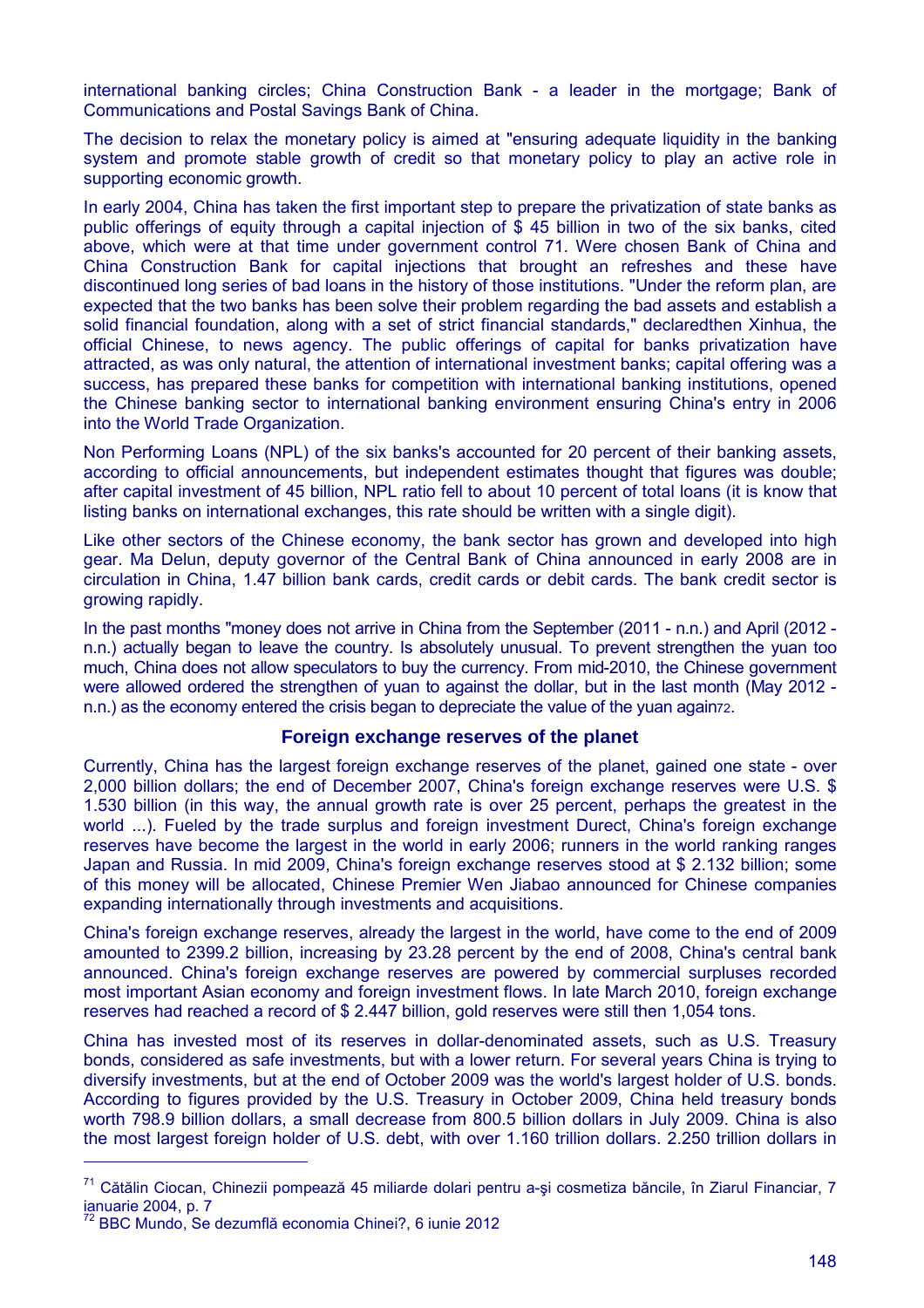foreign reserves of China, which amounted to 3.200 billion are in U.S. currency. Chinese leaders including Premier Wen Jiabao, have repeatedly expressed their confidence in the eurozone. About a quarter of China's foreign exchange reserves are in euros, according to analyst estimates.

China has adopted a prudent monetary policy in 2011, to a moderately relaxed position in 2010, as announced at the beginning of December 2010 the Politburo of the Central Committee of the Chinese Communist Party. The credit was limited to 2011-7500 billion yuan (1.400 billion), compared to the record level of 9590 billion yuan in 2009. Except in the first two months of 2011, Chinese banks already borrowed 28 percent of the target set by the government and communist Party. Vice Governor of People's Bank of China (PBOC), Zhu Min, appreciate that moderation in this case would be extremely welcome.

The Chinese authorities have committed to maintain proactive fiscal policy of the country, an indication that the government wants to continue to strengthen investment expenditure and at the same time to take measures to contain inflation. "In the past we have seen clear emphasis on administrative measures. In future they will be used more price adjustment measures through interest rates, "said Ken Peng, who also estimated that the benchmark interest rate will rise gradually PBOC. In October 2010, the PBOC raised for the first time since 2007, the reference rate to counter increasing real estate prices. The Central Bank of China announced an increase of 0.5 percentage points in the minimum reserve requirements of commercial banks for the fifth time in 2010 to stop rising inflation and housing price increases.

Gold will not be a priority for Chinese investment and huge foreign exchange reserves of the state announced in mid-2010, official sources in Beijing, saying that the yellow metal has offered little advantage over the last 10 years and that although gold offers protection against inflation, this role can be played, and other assets; high cost of storage and price volatility in the international market are the main reasons that led to the decision not to grant priority gold reserves as a means to the Chinese state.

### **Wise policy reference interest and exchange rate**

Since 1991 until now, China has recorded an annual rate of economic growth of 8 to 14 percent, except during the Asian crisis of 1998-1999, when growth slowed to 7.8 and 7, respectively, 6 percent. This was possible through clever manipulation of the value of the reference rate of the central bank. Since 1 December 2008, the reference rate of the People's Bank of China (PBOC) was reduced from 6.66 to 5.58 percent; it is the largest reduction in benchmark interest PBOC adopted in October 1997 after Black Friday. crisis in the international financial and banking, the People's Bank of China cut twice in three weeks consecutively reference rate (end September-early October 2008), to the value of 6.93 percent73.

People's Bank of China, the central bank of the country in early 2003 denied rumors about a longawaited decision of the monetary authorities of the planet on yuan appreciation, "reports that China's central bank will revalue the yuan by 5 percent and begin to take steps to reduce interest are unfounded. These ideas are not realistic because the current way of quoting Chinese currency is based on economic development and national companies' ability to cope with currency fluctuations "; recall that the yuan was then fixed quote 8.27 units per U.S. \$ 1. According to the sources, China already applies a fluctuation based on market supply and demand and thus managed to maintain the stability of the national currency, which gave the country can withstand the Asian financial crisis (in 1997-1998 - Ed) and helped the rapid and healthy growth. Central Bank also announced on the occasion that the process of making the yuan fully convertible currency and develop a foreign exchange market will be progressive.

In mid-August 2008, China achieved a currency U.S. dollar dependency as a measure to protect its exports. Lower the reference rate in November 2008 was the fourth consecutive mid-September 2008, in an attempt to limit the impact of the international financial crisis on the Chinese economy. Different countries of the world calls for an appreciation of the yuan are unnecessary and even show some form of protectionism, said Chinese Premier Wen Jiabao. "External pressures are

<sup>&</sup>lt;sup>73</sup> prin comparatie, în aceeasi perioadă de timp, alte bănci importante ale planetei au redus astfel dobânda de referință: Fed la 1,5 la sută; BCE la 3,75 la sută; Banca Canadei la 2,5 la sută, Banca Marii Britanii la 4,5, apoi brusc la 3 la sută, cea mai mică din ultimii 70 de ani!; Banca Japoniei a menţinut-o constantă la 0,5 la sută.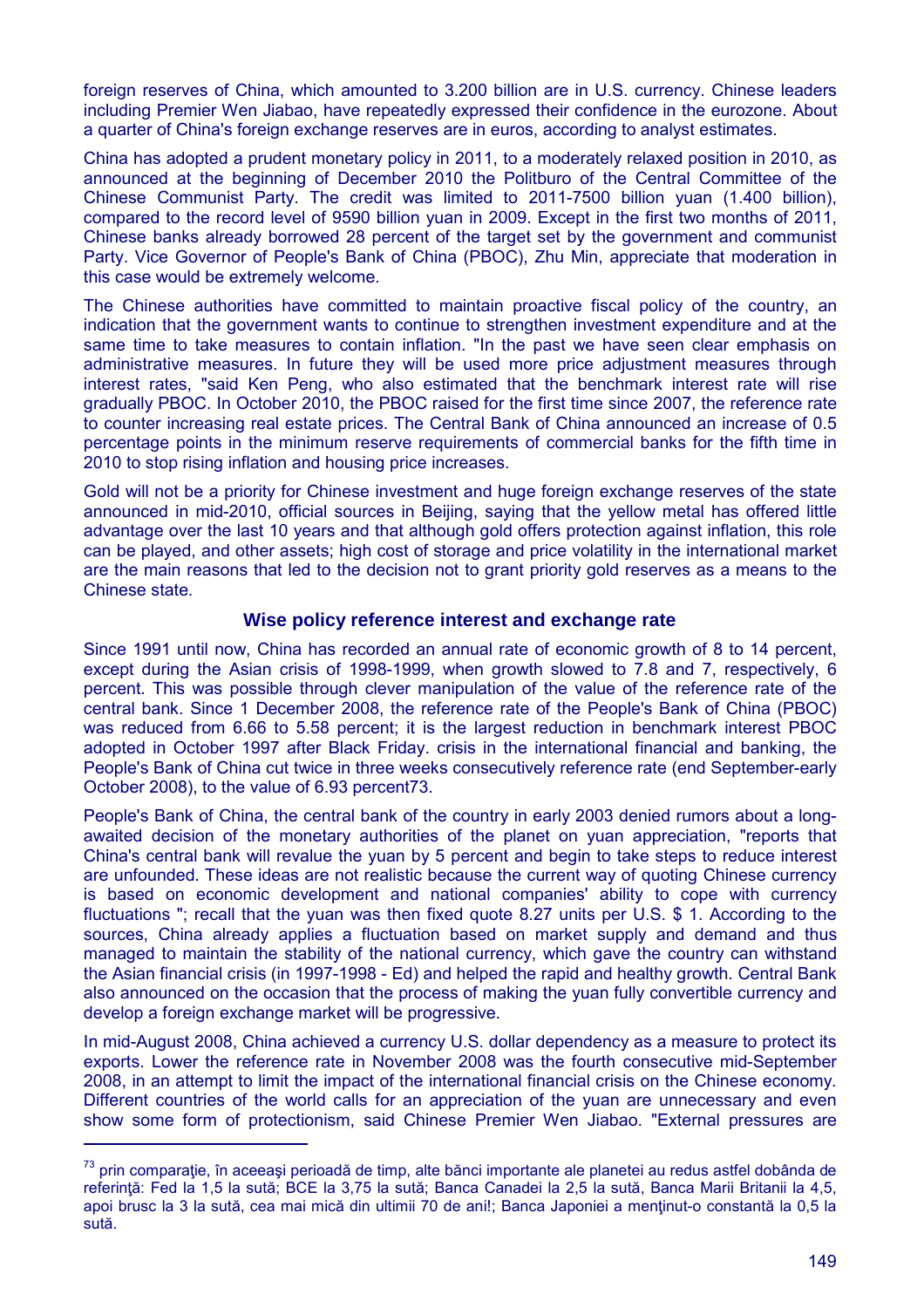useless in the level of the yuan exchange. Our efforts to maintain the stability of the yuan have made a major contribution to global economic recovery, "he said.

"Beijing will keep the exchange rate of the national currency stable at a fundamental level," said Chinese Premier Wen Jibao, in a speech to the National Assembly of People's China, in April 2010, after the first months of this year, the partners China's trading primarily U.S. denounced the overvaluation of the yuan. Also, Chinese Premier assured that the government will take measures to keep inflation under control (at 3 percent per year), while China adopted stimulus measures worth 586 billion dollars and stimulated bank lending to help the country overcome the global economic crisis.

Beijing's efforts to install the yuan to rival the dollar have been some significant progress in 2009 and 2010: the end of 2009, China launched its first international offering of Eurobonds and then signed currency swap agreements bonuses worth \$ 100 billion with six countries, including Argentina, Indonesia and South Korea. Yuan became the official currency in Southeast Asia, but also for other countries such as South Korea, India, Japan, Pakistan and Russia.

Regarding China's new monetary policy, it will lead, according to experts at a moderate and gradual appreciation of the yuan, with direct impact on long-term price. In mid-2010, the Central Bank of China announced that it will increase the flexibility of the yuan exchange rate and return to the fluctuating exchange rate regime previously used global financial crisis; at the same time rejected the prospect of a large-scale assessments, due to the fact that China's economy is export oriented. The announcement was immediately welcomed by the IMF, the U.S. and Japan, because a stronger yuan would increase the purchasing power of the Chinese people and will create the necessary impetus to reorient investment toward industries for Chinese consumer

"I think now is the time, because it really needs China's participation in the creation of the new world order, a new financial world order. They are kind of reticent members of the IMF. Are present but not much input as it is not their institution. Their participation is not commensurate ... their voting rights are proportional to their weight, so I think that we need to create a new world order that China must participate and they need to be involved. They must have just as, say, the United States has the Washington Consensus, the current system, and I think it will be a stable new order, one that will be coordinated policy. I believe that achieving this already takes place as the G20, as peer reviews, effectively is moving in that direction ... China will come to light replacing the American consumer and, of course, will be a smaller engine because China's economy is much smaller . So, the world economy will have one engine less, so you go ahead went slower than 25 years. But China will be the engine that will drive forward and the United States will be a hindrance rather through a gradual fall in the dollar" (George Soros, "Financial Times", 1 noiembrie 2009)

Starting in mid-April 2012, the Central Bank of China announced the widening of the fluctuation band for the yuan against the dollar from 0.5% to 1%. Devalued the yuan is considered China's main trading partners. Its value is determined by the central bank, which sets the daily rate and not by the law of supply and demand, as is the case for most major currencies of the world. Central Bank explained the decision, stating "exchange market development in China and the gradual strengthening of capacity pricing and risk management of market players." On this occasion, China reiterated its goal of making medium and convertible yuan total equip its national currency with an exchange rate to fluctuate freely.

#### **The Original policy in investment banking and financial**

China's investment in financial instruments issued in the U.S. totaled at the end of 2008, 1.700 billion U.S. dollars, including obligations and Treasury securities, which represent about 40 percent of China's GDP. The Chinese government holds U.S. Treasury bonds worth almost 900 billion U.S. dollars, 550 billion in bonds of agencies guvenamentale 150 billion in financial instruments issued by corporations, \$ 50 billion in short-term deposits and as many billion dollars in different capital investment.

In 2008, China became the 48th member of the Inter-American Development Bank (IDB) and the 22nd member of the IDB borrowing money Latin American countries.

China Investment Corp., Sovereign fund valued at \$ 200 billion and controlled by the government in Beijing has conducted numerous international acquisitions, one of the most important being the assumption of a 1.1 percent equity stake in the British producer of liquor Diageo.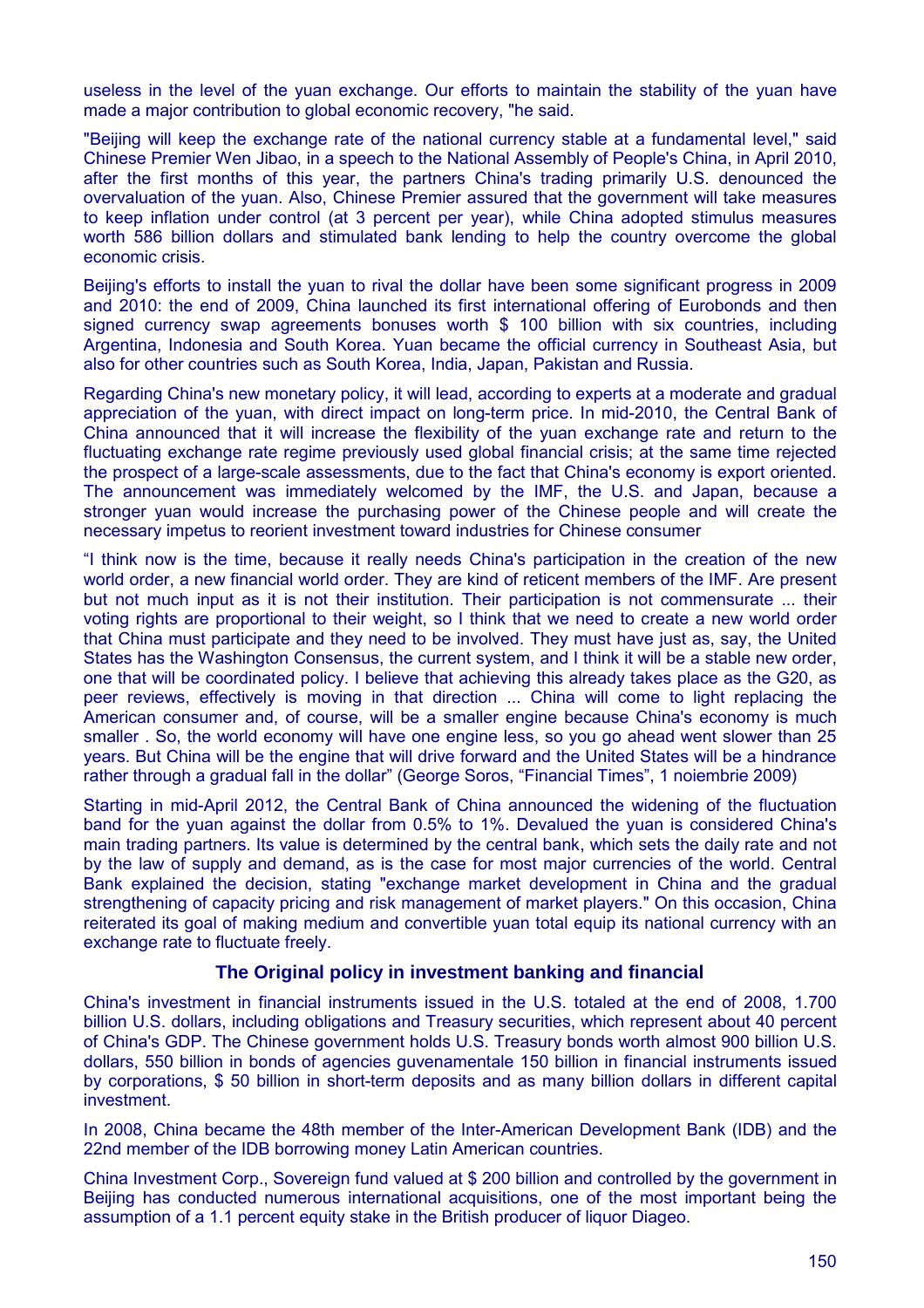Without ever mentioning the problems we have public banks, the government injected about 19 billion in Agricultural Bank of China (ABC), Bank of China third in size, totaling find over \$ 120 billion of bad debts ). After the influx of capital, ABC was launched in June 2010 in Hong Kong and Shanghai stock exchanges where collected from the sale of own shares 11 and \$ 9 billion - which is a record of sales of shares, so a little more than the capitalization of state given by the Chinese government. Chinese banks seem to have problems with the recovery of 23 percent of the 7.700 billion yuan (1.100 billion) credit for infrastructure projects of local authorities in the provinces of China74. Moreover, the government led by Wen Jiabao announced plans to limit credit growth this year to 7.500 billion yuan (about 1.400 billion), compared to the record level of 9,500 billion yuan in 2009. Government in Beijing, led by Wen Jiabao plans to limit this year, credit growth to 7,500 billion yuan (1.400 billion), compared to the record level of 9590 billion yuan in 2009. During the first two months of the year, Chinese banks lent 28% of the target government in 2010, vice-governor of the People's Bank, Zhu Min, saying that moderation would be welcome.

Increase in consumer prices and bank lending accelerated in China in April 2010, raising fears of overheating and in context, intensified pressure on the Chinese authorities to reduce interest rates and the yuan's appreciation. In March this year, property prices have experienced the most significant monthly increase in five years, signaling that the measures introduced by the government to reduce inflation had limited efect. "Prices go up fairly quickly, but increase in consumer prices was mainly due to food prices and rents. In the medium term, prices will be under upward pressure, said spokesman of the National Bureau of Statistics, Sheng Laiyun. In May 2010, the People's Bank of China decided to increase for the third time this year, 0.5 percentage points minimum reserve requirements imposed on commercial banks to 17 percent, in order to be absorbed approximately 300 billion dollars in the economy.

On July 22, 2010, rating agency Standard & Poor's announced that Chinese banks - which has maintained a stable outlook, citing "sufficient force" them - face an increased credit risk and the rate of non-performing loans will probably climb to below 10 percent at the end of 2012, as more mature loans to government projects. It is likely that some loans to local government financial vehicles can no longer be reimbursed in coming years. Loans to these entities represents between 18 and 20% of total loans, also said Standard & Poor's. Meanwhile, the Chinese government has asked banks to conduct stress tests to ensure that the banking sector is one of the most important in the country's economy is not overheating.

#### **Conclusions**

As a result of its millenary history, "writing" in a very fast pace in the last 65 years, but due to the immense reservoir of civilization and culture that is China, it has become a formidable force in recent years financial and banking based on financial and banking growth pole which is the whole country worldwide. Thus, by wise policy reference rate of the national currency, the yuan, but also by the original policy in banking and financial investments, China has now become the reserve currency of the planet.

#### **References**

- 1. Batson Andrew, China's Fast Growth Leaves Some Behind, in The Wall Street Journal, January 24, 2007
- 2. Budura, Anna Eva, Ţara simbolurilor. De la Confucius la Mao Zedong, Bucureşti, Editura Paideia, 1999
- 3. \*, China and the New Rules for Global Business, The Boston Consulting Group, 2004
- 4. Dobre, Edith Mihaela, cap. I Istoria, în vol. Puterea economică şi spirituală a Chinei,
- 5. Dobrescu, Emilian M., Puterea economică şi spirituală a Chinei (coordonare generală şi coautor), Bucureşti, Editura Biltong, 2012
- 6. Harper, Damian, China, traducere de Alexandru Asmarandei, National Geografic, Washington DC, Bucureşti, Biblioteca Adevărul Holding, nr. 10, 2010
- 7. Haiduc, Simona, China a detronat Statele Unite din pozitia de lider mondial la consumul de energie, în Financiarul, 21 iulie 2010, p. 10

<sup>&</sup>lt;sup>74</sup> Agenția Bloomberg, reluată de cotidianul Economistul, 27 iulie 2010, p.7